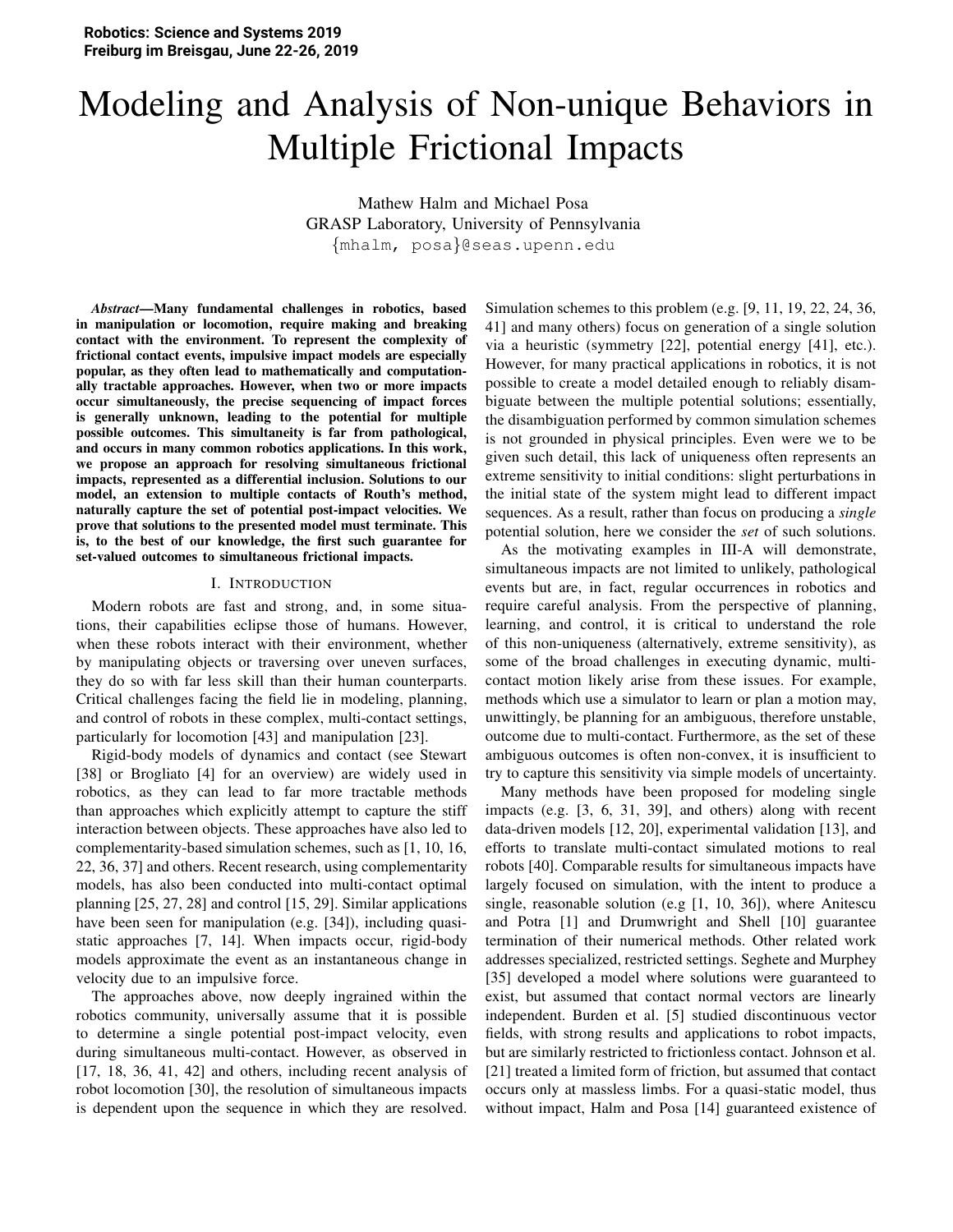solutions for multi-contact motion.

This work extends Routh's graphical model [31] to address simultaneous, inelastic impacts by permitting impulses to occur in arbitrary sequences. As a result, the model produces a set-valued map that captures the inherent lack of uniqueness. We believe this is the appropriate description for robotic planning and control, as motions that present as non-unique will, for physical systems, display extreme sensitivity to any errors in estimation or control. In contrast with prior literature, the presented model captures a broad class of frictional systems. In III, we describe the model and a number of its theoretical properties and in IV we prove the key result that the impact model is guaranteed to terminate. To the best of the authors' knowledge, this work presents the first known formal result for set-valued solutions to simultaneous frictional impact.

## **II. BACKGROUND**

We now introduce notation for and study the limiting behaviors of the frictional impact dynamics of rigid multibody systems. Denote the interior, closure, and convex hull of a set A as  $\text{int}(A)$ ,  $\text{cl}(A)$ , and  $\text{co}(A)$ . We identify the  $l_p$ -norm and unit direction of a vector  $v \in \mathbb{R}^n$  as  $||v||_p$  and  $\hat{v} = \frac{v}{||v||_p}$ , respectively. We define the open r-radius ball in  $\mathbb{R}^n$  as  $B_r^2$ . We denote  $\mathbb{R}^{n+} \subseteq \mathbb{R}^n$  as the vectors with strictly positive entries and define a function  $f : \Omega \subseteq \mathbb{R}^n \to \text{cl}\mathbb{R}^+$  to be positive definite if it is strictly positive on  $\Omega \setminus \{0\}$ . For a single-valued function  $f : A \rightarrow B$  and a set-valued function  $D: A \to \mathbb{P}(B)$ , we denote the image of  $A' \subseteq A$  under f and D as  $f(A') \subseteq B$  and  $D(A') \subseteq B$  respectively.

# A. Functional Analysis

The results herein are broadly derived from measure theory and functional analysis; for a thorough background, see Rudin [32, 33]. For a set  $\Omega \subseteq \mathbb{R}^n$ , we equip  $\Omega$  with the standard Euclidean metric and norm, and integrals on  $\Omega$  are with respect to the Lebesgue measure by default. The total time derivative  $f(t)$  of an absolutely continuous function  $f(t)$  is taken in the Lebesgue sense (i.e.  $f(t)$  is the anti-derivative of  $f(t)$ , which is defined almost everywhere (a.e.)). Convergence of a sequence of functions  $f_n$  to  $f$  almost everywhere and<br>uniformly are denoted  $f_n \xrightarrow{a.e.} f$  and  $f_n \xrightarrow{u} f$ , respectively. A key result for the derivations in this work is the Arzelà-Ascoli Theorem [33]:

**Theorem 1** (Arzelà-Ascoli). Let  $(f_n)_{n \in \mathbb{N}}$  be a uniformly bounded equicontinuous sequence of  $\mathbb{R}^n$ -valued functions on some compact interval  $I$ . Then there exists a function  $f$  and subsequence  $(f_{n_k})_{k\in\mathbb{N}}$  such that  $f_{n_k} \stackrel{u}{\rightarrow} f$ .

#### **B.** Differential Inclusions

The dynamics of many robots can be captured accurately with a system of ordinary differential equations (ODEs)  $\dot{x} =$  $f(x, u)$ , which relates  $x \in \mathbb{R}^n$ , the state of the robot (typically some notion of position and velocity), to  $u \in \mathbb{R}^m$ , a set of inputs (such as motor torques) that can be manipulated. However, the dynamics of rigid bodies under frictional contact

present complexities that this formulation cannot capture. Impacts between bodies induce instantaneous jumps in velocity that in general cannot described by an ODE (non-smooth behaviors). Additionally, when contact occurs at many points. multiple frictional forces that obey Coulomb's laws of friction may exist *(non-unique behaviors)*. It is therefore useful to define an object that, unlike ODEs, allows for the derivative at each state to lie in a set of possible values

$$
\dot{\boldsymbol{v}} \in D(\boldsymbol{v})\,. \tag{1}
$$

As the map  $D(v)$  associated with friction may not be continuous, conditions for a function  $v(t)$  to be a solution to the differential inclusion (1) are weakened from those of an ODE:

**Definition 1.** For a compact interval I,  $v: I \to \mathbb{R}^n$  is a solution to the differential inclusion  $\dot{v} \in D(v)$  if v is absolutely continuous and  $\dot{v}(t) \in D(v(t))$  a.e. on I. Denote the set of such solutions as  $SOL_D(I)$ .

Solutions to initial value problems for (1) are defined similarly:

**Definition 2.** For  $I = [a, b]$  compact, denote the set of functions  $\mathbf{v}(t) \in \text{SOL}_D(I)$  with  $\mathbf{v}(a) = \mathbf{v}_0$  as  $\text{IVP}_D(\mathbf{v}_0, I)$ .

For example, consider the differential inclusion

$$
\dot{v} \in -\text{Unit} \left( v \right) , \tag{2}
$$

where Unit  $(v)$  is the set-valued unit direction function

$$
Unit \left( v \right) = \begin{cases} \left\{ \widehat{\boldsymbol{v}} \right\} & v \neq \mathbf{0} \,, \\ \mathrm{cl} B_1 & v = \mathbf{0} \,. \end{cases} \tag{3}
$$

For any compact interval  $I = [0, T]$ , the initial value problem IVP<sub>-Unit</sub>  $(v_0, I)$  admits the unique solution

$$
\boldsymbol{s}_{\boldsymbol{v}_0}(t) = \begin{cases} (\|\boldsymbol{v}_0\|_2 - t) \,\hat{\boldsymbol{v}}_0 & t \le \|\boldsymbol{v}_0\|_2, \\ \mathbf{0} & t \ge \|\boldsymbol{v}_0\|_2. \end{cases} \tag{4}
$$

 $s_{v_0}(t)$  is non-differentiable at  $t = ||v_0||_2$  and thus is not a solution of any ODE. In general, non-emptiness, regularity, and closure of  $IVP_D(v_0, I)$  depend on the structure of  $D(v)$ ; fortunately, solution sets for frictional dynamics are wellbehaved due to their *upper semi-continuous* (u.s.c.) structure:

**Definition 3.** A function  $D : A \to \mathbb{P}(B)$  with values closed in *B* is upper semi-continuous if  $\forall (a_n)_{n \in \mathbb{N}} \in A, (b_n)_{n \in \mathbb{N}} \in B$ with  $a_n \to a$ ,  $b_n \to b$ , and  $b_n \in D(a_n)$ , we have  $b \in D(a)$ .

**Proposition 1** (Aubin and Cellina [2]). Let  $v_0 \in \mathbb{R}^n$  and I be a compact interval. If  $D(v)$  is uniformly bounded; u.s.c.; and closed, convex, and non-empty at all v,  $IVP_D(v_0, I)$  is u.s.c. in  $v_0$ . Furthermore  $SOL_D(I)$  as well as  $IVP_D(v_0, I)$ are non-empty and closed under uniform convergence.

Intuitively, a map is u.s.c. if its value at each  $v$  is not significantly smaller than its value at any  $v'$  near v. Unit  $(v)$ , for example, obeys all requirements of Proposition 1. As it is a singleton,  $IVP_{-Unit}(v_0, I)$  is closed, non-empty, and convex; furthermore, if  $v_n \to v_\infty$ , then  $s_{v_n} \stackrel{u}{\to} s_{v_\infty}$  with  $s_{v_{\infty}} \in \text{IVP}_{\text{-Unit}}(v_{\infty}, I)$ . An illustration of this system as well as the function  $Unit(v)$  can be found in Figure 1.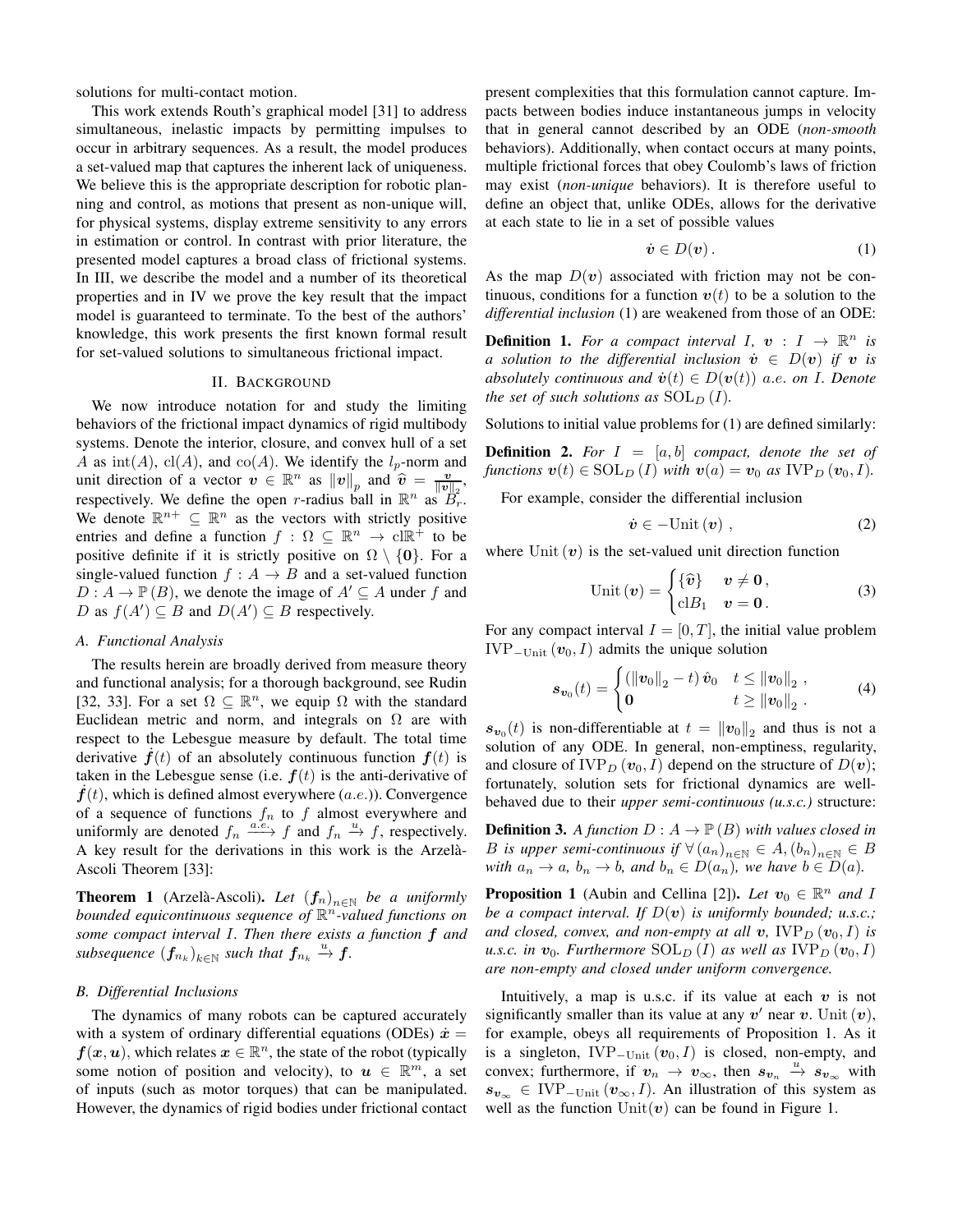

Fig. 1: (a) Graph of Unit(v) for  $n = 1$ . Note that Unit(v) is continuous on  $v \neq 0$ . At 0, Unit takes the value  $[-1, 1]$ , which contains a continuous extension of  $\hat{v}$  from both the left  $(-1)$  and the right  $(+1)$ , so that Unit is u.s.c.. (b) Flow field of the solutions to  $\dot{v} \in -\text{Unit}(\boldsymbol{v})$  for  $n = 2$ .

## C. Frictional Impact Dynamics

Many robots' dynamics can be modeled as a system of rigid bodies experiencing contact at up to  $m$  points (for a thorough introduction, see [38] and [4]). The state of such a system can be represented by configuration  $q(t)$  and velocities  $v(t) \in \mathbb{R}^n$ . The continuous evolution is governed by

$$
\mathbf{M}(\mathbf{q})\dot{\mathbf{v}} + \mathbf{C}(\mathbf{q}, \mathbf{v}) = \mathbf{J}_{n,C}(\mathbf{q})^T \boldsymbol{\lambda}_{n,C} + \mathbf{J}_{t,C}(\mathbf{q})^T \boldsymbol{\lambda}_{t,C}, \tag{5}
$$

where  $M(q)$  is the generalized inertial matrix;  $C(q, v)$  encompasses Coriolis and gravitational forces;  $J_{n,C} \in \mathbb{R}^{m \times n}$ projects the velocity v onto the contact normals; and  $J_{t,C} \in$  $\mathbb{R}^{2k \times n}$  projects v onto the contact tangents of the  $k \leq m$ frictional contacts. We identify the behavior with a set of contacts  $C = \{c_1, \ldots, c_m\}$ , and identify each contact  $c_i$  with its related vectors: row i of  $J_{n,C}$  and rows  $2i-1$  and  $2i$ of  $J_{t,C}$ , denoted as  $J_{n,c_i}$  and  $J_{t,c_i}$ , respectively. Denote the collection of potential contact sets as C, thus  $C \in \mathcal{C}$ . We furthermore define  $\mathcal{C}_{(m,k)} \subseteq \mathcal{C}$  to be the collection of sets of m contacts of which  $k \leq m$  are frictional. The worldframe contact normal and frictional forces  $\lambda_{n,C}(t) \in \mathbb{R}^m$ and  $\lambda_{t,C}(t) \in \mathbb{R}^{2k}$  must lie within the Coulomb friction cone  $FC_C(q, v)$ ; that is, for all  $i \in \{1, ..., m\}$  and  $j \in \{1, ..., k\}$ ,

$$
\lambda_{n,C} \geq 0, \qquad \lambda_{n,c_i} J_{n,c_i} v \leq 0, \qquad \qquad (6)
$$

$$
\boldsymbol{\lambda}_{t,c_j} \in -\boldsymbol{\mu}_{c_j} \boldsymbol{\lambda}_{n,c_j} \text{Unit} \left( \boldsymbol{J}_{t,c_j} \boldsymbol{v} \right) , \qquad (7)
$$

where  $\lambda_{n,c_i}$  and  $\lambda_{t,c_j}$  are identified similarly to  $J_{n,c_i}$  and  $J_{t,c_i}$  and  $\mu_{c_i} > 0$  is the friction coefficient for the *j*th contact. Additionally, we denote the lumped terms

$$
\boldsymbol{J}_C = \begin{bmatrix} \boldsymbol{J}_{n,C} \\ \boldsymbol{J}_{t,C} \end{bmatrix}, \qquad \boldsymbol{\lambda}_C(t) = \begin{bmatrix} \boldsymbol{\lambda}_{n,C}(t) \\ \boldsymbol{\lambda}_{t,C}(t) \end{bmatrix}, \tag{8}
$$

$$
\mathcal{P}_C = \{ \boldsymbol{v} \in \mathbb{R}^n : \exists c \in C, \boldsymbol{J}_{n,C} \boldsymbol{v} < 0 \},\tag{9}
$$

$$
\mathcal{A}_C = \text{int}\left(\mathcal{P}_C{}^c\right) = \left\{ \boldsymbol{v} \in \mathbb{R}^n : \boldsymbol{J}_{n,C}\boldsymbol{v} > 0 \right\}. \tag{10}
$$

 $P_C$  is the set of actively penetrating velocities, where impact is guaranteed to occur.  $\mathcal{A}_{C}$  are separating velocities, where no impact can occur. Note that  $\mathbb{R}^n \setminus (\mathcal{P}_C \cup \mathcal{A}_C) \neq \emptyset$ , and velocities in this set *may* require impacts, as in Painlevé's Paradox [38].



Fig. 2: Velocity throughout an impact resolution by Routh's method (image adapted from Posa et al. [29]). At the initial state, the velocity-projected extreme rays of the friction cone are shown as solid arrows. The contact begins in a sliding regime. When v, shown in the dotted line, intersects  $J_t v = 0$ , the contact transitions to sticking and the impact terminates when  $J_n v = 0$ .

In this work, we focus on inelastic impulsive impacts, during which velocities change instantaneously. Letting  $\Lambda_C$  represent an impulse, pre- and post-impact velocities,  $v_$  and  $v_+$  obey

$$
\boldsymbol{M}(\boldsymbol{q})(\boldsymbol{v}_+-\boldsymbol{v}_-) = \boldsymbol{J}_C^T\boldsymbol{\Lambda}_C
$$

Coulomb friction poses challenges in computing  $\Lambda_C$ , as an impact may cause stick-slip transitions or change in slip direction. For a single contact  $C = \{c\}$ , Routh [31] proposed a graphical method describing a path in velocity space (equivalently impulse space) from  $v_-$  to  $v_+$  which satisfies Coulomb friction differentially. To briefly summarize this technique,

- 1) Increase the normal impulse  $\Lambda_{n,c}$  with slope  $\lambda_{n,c}$ .
- 2) Increment the tangential impulse  $\Lambda_{t,c}$  with slope  $\lambda_{t,c}$ , satisfying to Coulomb friction, identical to (7) for the mid-impact velocity  $\bar{v} = v_- + M(q)^{-1} J_c^T \Lambda_c$ , the velocity after net impulse  $\Lambda_c$ .
- 3) Terminate when the normal contact velocity vanishes<sup>1</sup> (i.e.  $J_{N,c}\bar{v} = 0$ ) and take  $v_{+} = \bar{v}$ .

To later proceed to the multi-contact case, we observe that this process could be modeled as a u.s.c. differential inclusion:

$$
\dot{\boldsymbol{v}} \in D_c(\boldsymbol{v}) = \begin{cases} \{ \boldsymbol{0} \} & \boldsymbol{v} \in \mathcal{A}_c, \\ F_c(\boldsymbol{v}) & \boldsymbol{v} \in \mathcal{P}_c, \\ \text{co} \left( \{ \boldsymbol{0} \} \cup F_c(\boldsymbol{v}) \right) & \text{otherwise.} \end{cases}
$$
(11)

where  $F_c(v)$  is equal to the net increment in velocity due to the "force" applied in steps 1) and 2) of Routh's method. Since  $q$ is constant during an impact, we will apply the transformation  $M(q)^{.5}$  to v in (11), leaving

$$
F_c\left(\boldsymbol{v}\right) = \boldsymbol{J}_{n,c}^T - \boldsymbol{\mu}_c \boldsymbol{J}_{t,c}^T \text{Unit}\left(\boldsymbol{J}_{t,c}\boldsymbol{v}\right),\tag{12}
$$

where we retain the use of  $v$  for ease of notation. For any  $\dot{\boldsymbol{v}} \in F_c(\boldsymbol{v})$ , we can associate a set of forces  $\lambda_C$  such that

$$
\mathbf{b} = \mathbf{J}_c^T \boldsymbol{\lambda}_c, \qquad \boldsymbol{\lambda}_{n,c} = 1, \qquad \boldsymbol{\lambda}_c \in \text{FC}_c(\boldsymbol{q}, \boldsymbol{v}). \tag{13}
$$

Note that for a frictionless contact ( $\mu_c = 0$ ), this simplifies to

$$
F_c\left(\boldsymbol{v}\right) = \left\{\boldsymbol{J}_{n,c}^T\right\} \,. \tag{14}
$$

<sup>&</sup>lt;sup>1</sup>To permit resolutions to Painlevé's Paradox, terminate only when consistency no longer requires an instantaneous change in velocity.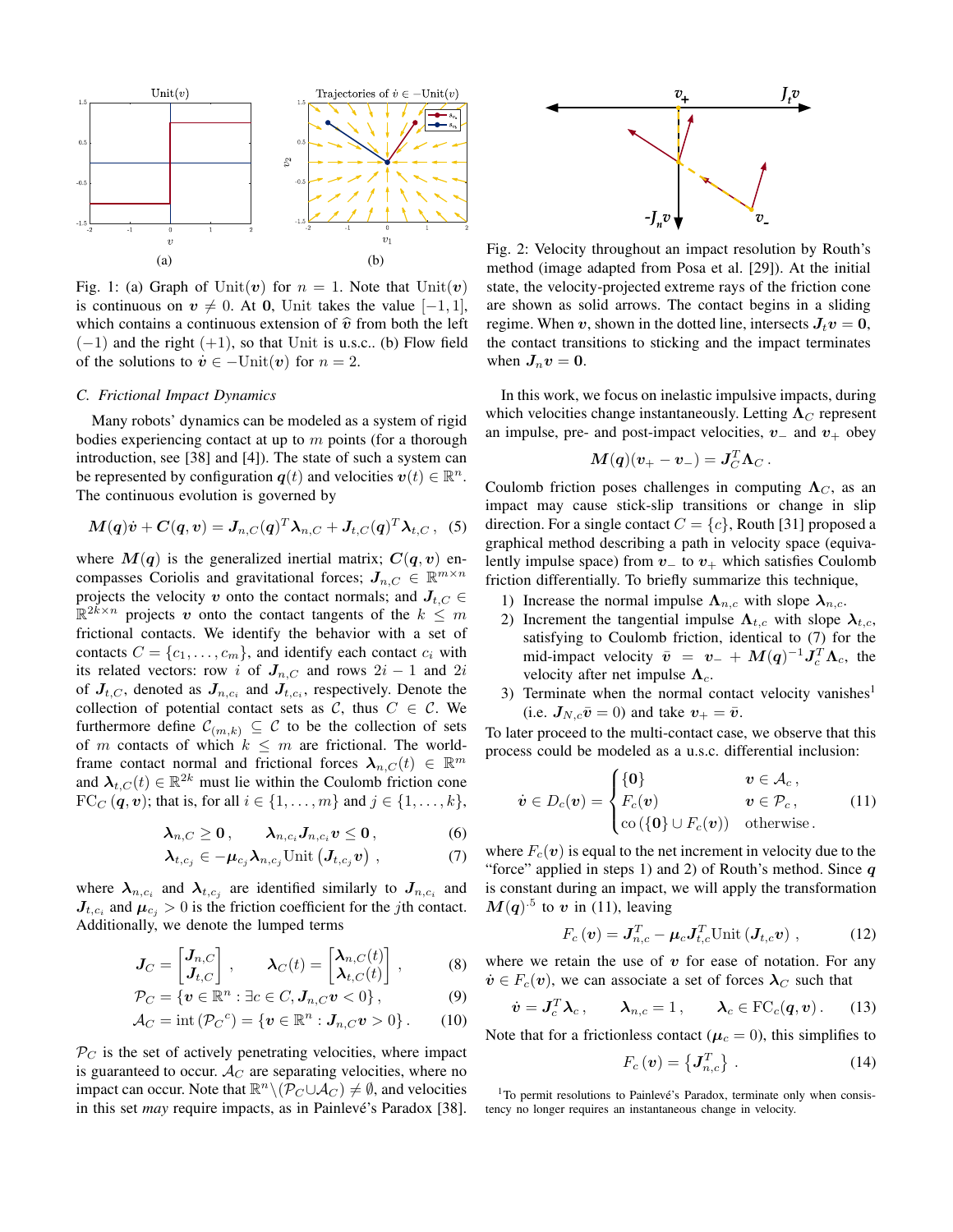A diagram depicting the resolution of a potential planar impacts is shown in Figure 2. Solutions may transition between sliding and sticking, and the direction of slip may even reverse as a result of each impact. While the path is piecewise linear in the planar case, this is not true in three dimensions.

From this point forward, we will take s to be the "simulation" time" during the resolution of an impact event; we note that evolution of *s* does not correspond to evolution of time, but rather measures the accumulation of impact impulse over an *instantaneous* collision. In a slight abuse of notation, and we will consider total derivatives such as  $\dot{v}(s)$  to be taken with respect to  $s$ . We will also denote the impulse (i.e. the integrated force) on a contact c over a sub-interval  $[s_1, s_2]$  of an impact resolution as  $\Lambda_c(s_1, s_2)$ . Implicit in Routh's method is an assumption that the terminal condition in step 3) will eventually be reached by any valid choice of increment on  $\Lambda_c$ ; if it is possible to get "stuck" with  $J_{n,c}v < 0$ , then Routh's method would be ill-defined and not predict a post impact state. This does not happen in the frictionless case, as  $J_{n,c}v$  has constant positive derivative  $J_{n,c}\dot{v} = ||J_{n,c}||_2^2$ . The frictional case requires more careful treatment. Intuitively, the added effect of the frictional impulse will be to dissipate kinetic energy quickly. One may conclude that termination happens eventually as zero velocity is a valid post-impact state:

**Lemma 2.**  $\exists S > 0$  such that for any solution  $v(s) \in$  $SOL_{D_c}([0, ||v(0)||_2 S])$  of the single frictional contact system *defined in (11) and (12)*,  $\exists s^* \in [0, ||v(0)||_2 S]$ ,  $J_{n,c}v(s^*) \geq 0$ .

## Proof: See Appendix A.

The implication of Lemma 2 is that a priori, one can determine an  $S > 0$  proportional to the pre-impact velocity  $v_{-}$  such that any solution to the differential inclusion (11) on  $[0, S]$  can be used to construct the post-impact velocity  $v_{+}$ . We will see, however, that the extension of this methodology to multiple concurrent impacts is non-trivial, and that the physicals systems associated with these models often exhibit a high degree of indeterminacy.

#### **III. SIMULTANEOUS IMPACT MODEL**

# A. Motivating Examples

We include, as motivation, two common robotics examples that exhibit simultaneous impacts: one related to legged locomotion and the other to manipulation. Both examples, depending on initial conditions and model properties, can exhibit non-uniqueness. Before describing our model in full detail, we present these examples by considering the outcome of applying Routh's method to a single contact at a time.

1) Rimless Wheel: The rimless wheel is a commonly used description of simple robotic walking [8]. Here, we will analyze the case where two feet contact the ground. This can occur if the robot were to fall on two feet, simultaneously, or when one foot is in sustained ground contact and the other impacts the ground. Note that this example is not limited to a legged robot with locked hip and knee joints; see [30] for a thorough analysis of similar legged examples.



Fig. 3: (a) Possible impact resolution for the rimless wheel with initial downward vertical velocity (i). A sticking impact at contact A is resolved first (ii), causing a secondary impact at B (iii). (b) Impact solutions in contact *normal* coordinates. Sequential resolution results one foot lifting off the ground, while simultaneous resolution results in pure sticking. The model defined in Section III allows concurrent impacts until exiting quadrant III on the dashed orange set. Final post-impact velocities are shown in solid green.

For a simple example, illustrated in Fig. 3, we assume that both feet strike the ground vertically, with friction sufficient to sustain sticking. In this case, existing simulation schemes  $(1, 37]$  and others) predict that equal impulses are generated on both feet, brining the robot to rest immediately. However, as illustrated in the figure, if the contacts are sequenced one at a time, other post-impact states are possible where one leg separates from the ground. For other configurations of this problem, non-unique solutions exist spanning sticking, sliding, and separation all for a single initial condition.

2) Nonprehensile Pushing: In this second example, motivated by nonprehensile pushing of an object, we take a box-like object (Fig. 4) to have one corner sliding along a surface before impacting a frictionless second surface. Here, the impact on the right wall causes a secondary, frictional impact against the lower wall.

If the first impact is taken to termination before activating the contact on the right wall, the solution in Fig. 4b is discovered. Here, the bottom contact is separating and the right contact is sliding upward. Instead, if the impact switches prior to termination, shown in Fig. 4c, a slightly different solution emerges. This example illustrates that, in simple cases, reminiscent of common robotics applications, subtly different non-unique solutions can emerge from multiple contacts.

# **B.** Model Construction

As post-impact velocity is sensitive to the ordering of individual impact resolutions, if we would like to predict as many reasonable post-impact velocities as possible, we must use as relaxed of a notion of impact resolutions as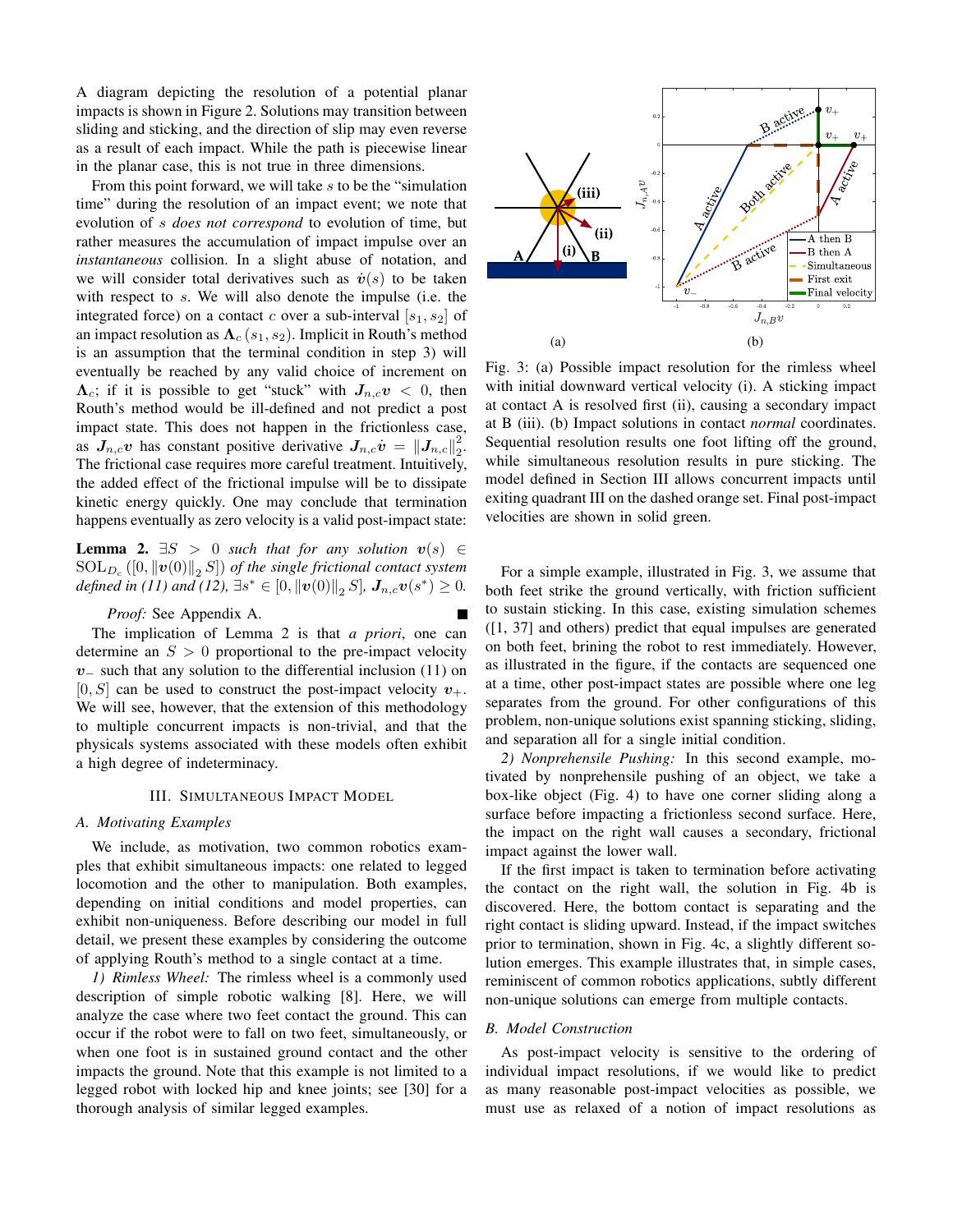

Fig. 4: Two subtly different solutions to a planar motion (a) are shown. (b) The box slides, with friction, to the right along the bottom (A) contact, before a frictionless impact on the right surface at B. This impact induces a second impact at A. (c) Here, the incremental impulse switches to B *before* the first impact terminates.

possible. A similar model, without theoretical results or a detailed understanding, was proposed by Posa et al. [29] where it proved useful for stability analysis of robots undergoing simultaneous impact. We consider a formulation in which at any given instant during the resolution process, the impacts are allowed to concurrently resolve at *any* relative rate:

1) Monotonically increase the normal impulse on each nonseparating contact c at rate  $\lambda_{n,c} \geq 0$  such that

$$
\sum_{c \in C} \lambda_{n,c} = \left\| \lambda_{n,C} \right\|_1 = 1. \tag{15}
$$

- 2) Increment the tangential impulse for each frictional contact c at rate  $\lambda_{t,c}$  such that  $\lambda_C \in \mathrm{FC}_C(v)$ .
- 3) Terminate when  $v \notin \mathcal{P}_C$ .

We can understand the constraint (15) on  $\lambda_c$  as choosing a net force that comes from a convex combination of the forces that Routh's method might select for any of the individual contacts  $c \in C$ . As in the single contact case, we might instead think of the selection of a  $\lambda_C$  as picking an element of a set of admissible values for  $\dot{v}$ . As before, we construct a u.s.c. differential inclusion to capture this behavior:

$$
F_C(\boldsymbol{v}) = \text{co}\left(\{f_c : c \in C, f_c \in F_c(\boldsymbol{v}), \boldsymbol{v} \in \text{cl} \mathcal{P}_c\}\right), \quad (16)
$$

$$
D_C(\mathbf{v}) = \begin{cases} \{ \mathbf{0} \} & \mathbf{v} \in \mathcal{A}_C, \\ F_C(\mathbf{v}) & \mathbf{v} \in \mathcal{P}_C, \\ \text{co}(\{ \mathbf{0} \} \cup F_C(\mathbf{v})) & \text{otherwise.} \end{cases}
$$
(17)

We denote total impulse over an interval [ $s_1, s_2$ ],  $\Lambda_C(s_1, s_2)$ , as before. Similar to (13), one can extract  $\lambda_C(s)$  from a solution  $v(s)$  such that

$$
\dot{\boldsymbol{v}} = \boldsymbol{J}_C^T \boldsymbol{\lambda}_C, \qquad \|\boldsymbol{\lambda}_{n,C}\|_1 = 1, \qquad \boldsymbol{\lambda}_C \in \text{FC}_C(\boldsymbol{q}, \boldsymbol{v}) \, . \tag{18}
$$

We illustrate the behavior of this model on the rimless wheel in Figure 3b. While  $v$  remains in the third quadrant, the direction of  $\dot{v}$  is permitted to take any value in the convex cone outlined by the sold blue and dotted red solutions, including the simultaneous impact solution. This results in the velocity terminating at least one impact on the dashed orange set, after which behavior is identical to the single-contact system. The final velocities achievable, shown in solid green, are a superset of those given by sequential and simultaneous resolution.

#### C. Properties

The construction of  $(17)$  is similar to that of the single contact system (11); it is furthermore equivalent when  $C$  is a singleton. We now detail properties of the multi-contact system that are useful for analyzing its solution set.

1) Existence and Closure: For any  $C \in \mathcal{C}$ ,  $D_C(v)$  is closed, uniformly bounded, and convex as it is constructed from the convex hull of a set of bounded vectors. Therefore by Proposition 1, we obtain the following:

**Lemma 3.** For all  $C \in \mathcal{C}$ , velocities  $v_0$ , and compact intervals I,  $SOL_{D_C}(I)$  and  $IVP_{D_C}(v_0, I)$  are non-empty and closed under uniform convergence.

2) Homogeneity: As each  $P_C$  and  $A_C$  are conic,  $F_C(v)$ and therefore  $D<sub>C</sub>(v)$  are positively homogeneous in v. That is to say,  $\forall k > 0, v \in \mathbb{R}^n$ ,  $D_C(v) = D_C(kv)$ . Positive homogeneity induces a similar property on  $SOL_{D_C}(I)$ :

**Lemma 4** (Solution Homogeneity). For all  $C \in \mathcal{C}$ ,  $k > 0$ , and compact intervals I, if  $v(s) \in \text{SOL}_{D_C}(I)$ ,  $kv(\frac{s}{k}) \in$  $SOL_{D_C}(kI).$ 

3) Equivalent Minimal Coordinate Systems: In light of (18), we have that  $v(s) - v(s_0) \in \text{Range}(\mathbf{J}_C^T)$  for all solutions  $v(s) \in SOL_{D_{C}}(I)$ . It will be useful to analyze the the evolution of a minimal-coordinate representation of  $v$ 's projection onto Range  $(J_C^T)$ . Let R be a matrix with columns that constitute an orthogonal basis of Range  $(J_C^T)$ . Therefore,  $\boldsymbol{R}\boldsymbol{R}^T$  is an orthogonal projector onto Range  $(\boldsymbol{J}_C^T)$  and

$$
J_C v = (J_C R) (R^T v) , \qquad (19)
$$

$$
\frac{\mathrm{d}}{\mathrm{d}t}\left(\boldsymbol{R}^T\boldsymbol{v}\right) = \left(\boldsymbol{J}_C\boldsymbol{R}\right)^T\boldsymbol{\lambda}_C\,a.e.\tag{20}
$$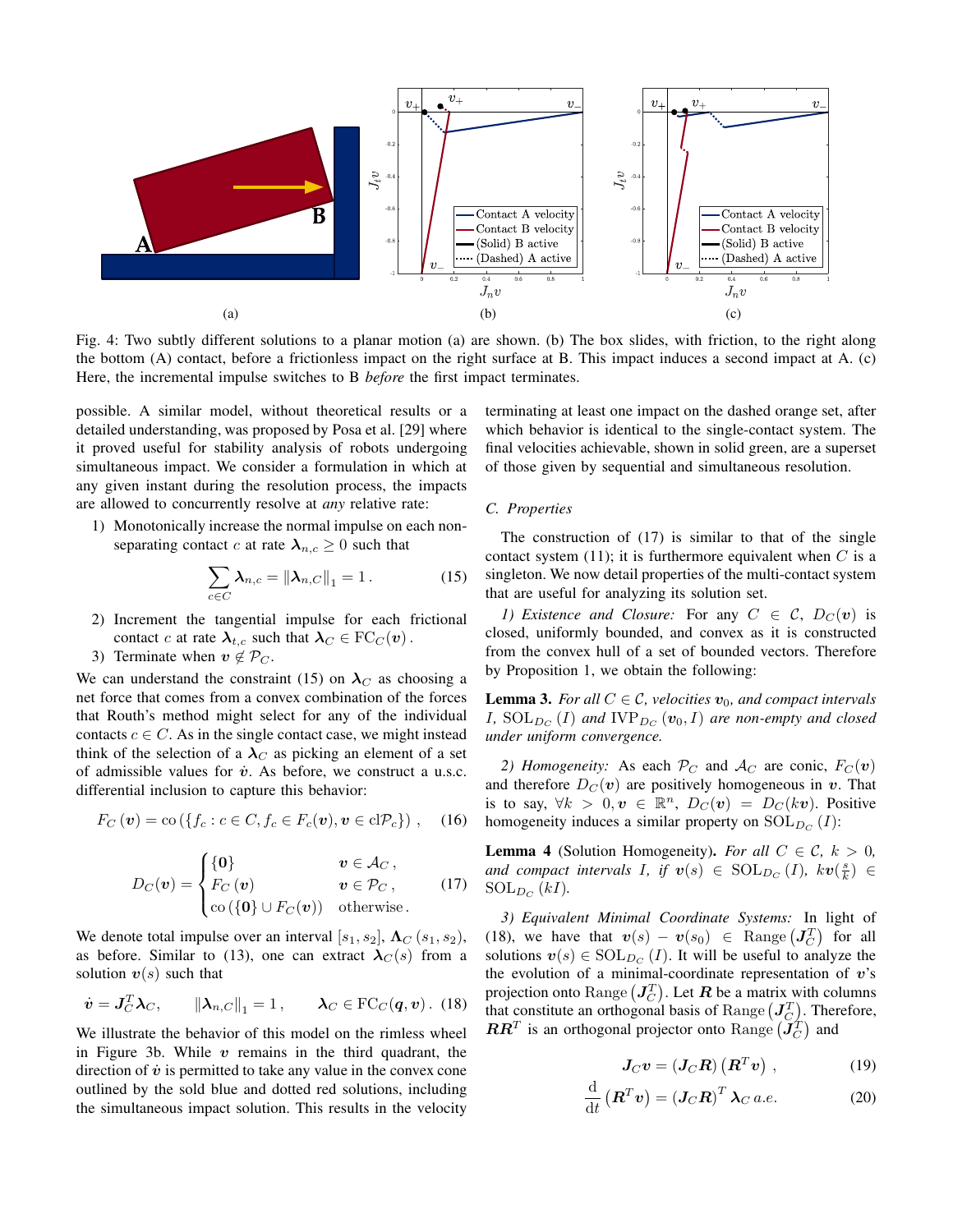Therefore, by defining a new set of contacts  $Q$  with equal size to C such that  $J_Q = J_C R$ , we have that

$$
\boldsymbol{v}(s) \in \text{SOL}_{D_C}(I) \iff \boldsymbol{R}^T \boldsymbol{v}(s) \in \text{SOL}_{D_Q}(I) ,\quad (21)
$$

$$
\boldsymbol{v} \in \mathcal{P}_C \iff \boldsymbol{R}^T \boldsymbol{v} \in \mathcal{P}_Q \,, \tag{22}
$$

$$
J_Q v = 0 \iff v = 0. \tag{23}
$$

We denote the collection of contact sets of this size that comply with the full rank condition (23) as

$$
\mathcal{F}_{(m,k)} = \left\{ Q \in \mathcal{C}_{(m,k)} : J_Q \text{ full rank} \right\}. \tag{24}
$$

Note that  $Q \in \mathcal{F}_{(k,m)}$  does not require  $J_Q$  to have linearly independent rows;  $J_Q$  may have more rows than columns with enough contacts, and  $Q \in \mathcal{F}_{(k,m)}$  would then imply that every perturbation of  $v$  would perturb at least one contact velocity.

4) Energy Dissipation: A basic behavior of inelastic impacts is that they dissipate kinetic energy  $K(v) = \frac{1}{2} ||v||_2^2$ . We now examine the dissipative properties of the model, which function both as a physical realism sanity check and as a device to prove critical theoretical properties. On inspection of (6), (7) and (13),  $K(v(s))$  must be non-increasing, and furthermore, unless  $v(s)$  is constant, it will strictly decrease:

**Lemma 5** (Dissipation). Let  $C \in \mathcal{C}$ , and let I be a compact interval. If  $\mathbf{v}(s) \in \text{SOL}_{D_C}(I)$ , then  $\|\mathbf{v}(s)\|_2$  is non-increasing.

**Theorem 6.** Let  $C \in \mathcal{C}$ , and let I be a compact interval. If  $\mathbf{v}(s) \in \text{SOL}_{D_C}(I)$  and  $\mathbf{v}(I) \subseteq \mathcal{P}_C$ ,  $\|\mathbf{v}(s)\|_2$  constant implies  $v(s)$  constant.

Proof: See Appendix B.

One might then wonder if  $K(v)$  is strictly decreasing on  $\mathcal{P}_C$ . One necessary condition would be  $0 \notin D_C(v^*)$  for every  $v^* \in \mathcal{P}_C$ , as otherwise  $v(s) = v^*$  would be a solution to the differential inclusion. We will denote the collection of contacts that have this property as

$$
\mathcal{N} = \{ N \in \mathcal{C} : \mathbf{0} \notin F_N \left( \mathcal{P}_N \right) \} . \tag{25}
$$

Critically,  $\mathcal N$  covers most situations in robotics, including grasping and locomotion, with the notable exception being jamming between immovable surfaces. Sums-of-squares programming [26], a form of convex optimization, can be used to certify membership in  $\mathcal N$ .

Theorem 6 and Lemma 5 have the immediate implication that  $K(v)$  strictly decreases on on  $\mathcal{P}_N$  for  $N \in \mathcal{N}$ :

**Theorem 7** (Strict Dissipation). Let  $N \in \mathcal{N}$  and I be a compact interval. If  $v(s) \in SOL_{D_N}(I)$  and  $v(I) \subseteq P_N$ ,  $\|v(s)\|_2$  is strictly decreasing.

### IV. FINITE TIME TERMINATION

While solutions to the underlying differential inclusion are. guaranteed to exist in the multi-contact model, we have yet to prove that they terminate, as in Routh's single-contact method. Termination proofs for other simultaneous impact models (e.g.  $[1, 10, 35]$  and others) exist, but these approaches rely on comparatively limited impulsive behaviors, and thus cannot capture essential non-unique post-impact velocities. We now show that our model exhibits what we understand to be the most permissive guaranteed termination behavior:

**Theorem 8.** For any pre-impact velocity  $v(0)$  for a contact set  $N \in \mathcal{N}$ , The differential inclusion (17) will resolve the impact by some S proportional to  $||v(0)||_2$ .

We will prove this claim as a consequence of kinetic energy decreasing fast enough to force termination-a significant expansion of Theorem 7. Even though  $K$  must always decrease, Theorem 7 does not forbid  $\frac{d}{ds}K(v) \rightarrow 0$ . In fact, it is not possible to create an instantaneous bound  $\frac{d}{ds}K(v) \le -\epsilon < 0$ . For example, consider 2 frictionless, axis-aligned contacts  $C$ such that  $J_C = I_2$ . For every  $\epsilon > 0$ , we can pick a velocity

$$
\boldsymbol{v}_{\epsilon} = (1 + \epsilon) \begin{bmatrix} -1 \\ -\epsilon \end{bmatrix} \in \mathcal{P}_C , \qquad (26)
$$

$$
\dot{\boldsymbol{v}}_{\epsilon} = \boldsymbol{J}_C^T \begin{bmatrix} \epsilon \\ 1 \end{bmatrix} \frac{1}{1+\epsilon} = \begin{bmatrix} \epsilon \\ 1 \end{bmatrix} \frac{1}{1+\epsilon} \in D_C(\boldsymbol{v}_{\epsilon}), \qquad (27)
$$

and arrive at  $\dot{K} > -2\epsilon$ . However as we take  $\epsilon \to 0$ ,  $v_{\epsilon}$ converges to to boundary of  $P_C$  and thus will only be ably to sustain a small  $\overline{K}$  for a small amount of time before terminating the impact. It remains possible that the *aggregate* energy dissipation over an interval of fixed nonzero length can be bounded away from zero. We establish a rigorous characterization of this quality by defining  $\alpha(s)$ -dissipativity:

**Definition 4** ( $\alpha(s)$ -dissipativity). For a positive definite function  $\alpha(s) : \text{cl} \mathbb{R}^+ \to [0,1)$ , the system  $\dot{v} \in D_C(v)$  is said to be  $\alpha(s)$ -dissipative if for all  $s > 0$ , for all  $v \in SOL_{D_C}([0, s])$ s.t.  $\mathbf{v}([0,s]) \subseteq \mathcal{P}_C$ , if  $\|\mathbf{v}(0)\|_2 = 1$ ,  $\|v(s)\|_2 \leq 1 - \alpha(s)$ .

Denote the collection of contact sets with this property as

$$
\mathcal{D} = \{ D \in \mathcal{C} : \exists \alpha_D(s), D \text{ is } \alpha_D(s) \text{-dissipative} \} .
$$
 (28)

Intuitively, if  $K > 0$  on  $\mathcal{P}_C$  and K decreases at a known nonzero rate, we can show that any trajectory  $v(s)$  of the multi-contact system will exit  $P_C$  at a time linearly bounded in  $\|v(0)\|_{2}$ :

**Lemma 9** (Bounded Exit). Let  $\alpha_C(s)$  :  $cl \mathbb{R}^+ \rightarrow [0,1]$ be positive definite and let  $C \in \mathcal{C}$  be  $\alpha_C(s)$ -dissipative. Then  $\forall S > 0$ ,  $\forall v(s) \in SOL_{DC}\left(\left[0, ||v(0)||_2 \frac{S}{\alpha_C(S)}\right]\right)$ ,  $\boldsymbol{v}\left(\left[0,\left\|\boldsymbol{v}(0)\right\|_2\frac{S}{\alpha_C(S)}\right]\right)\nsubseteq \mathcal{P}_C.$ П

*Proof:* See Appendix C.

Any contact set  $C$  that complies with the strong assumption of  $\alpha(s)$ -dissipativity is an element of N, as otherwise v and K could be constant (i.e.  $\mathcal{D} \subseteq \mathcal{N}$ ). Far more useful is that we will show Theorem 8 arises from the converse: that *every*  $C \in \mathcal{N}$ exhibits  $\alpha(s)$ -dissipativity. This is particularly surprising for systems C with  $J_C$  not full rank, as  $v(0)$  could be large, yet  $v_R(s)$ , the projection of  $v(s)$  onto Range  $(J_C^T)$ , could be arbitrary small, permitting small  $\hat{K}$ . We observe that the rank of  $J_C$  does not effect whether or not  $C \in \mathcal{D}$ , as all solutions will fall into two categories: either  $v_R(s)$  is large, or the related minimal coordinate system will exit  $P_C$  very quickly: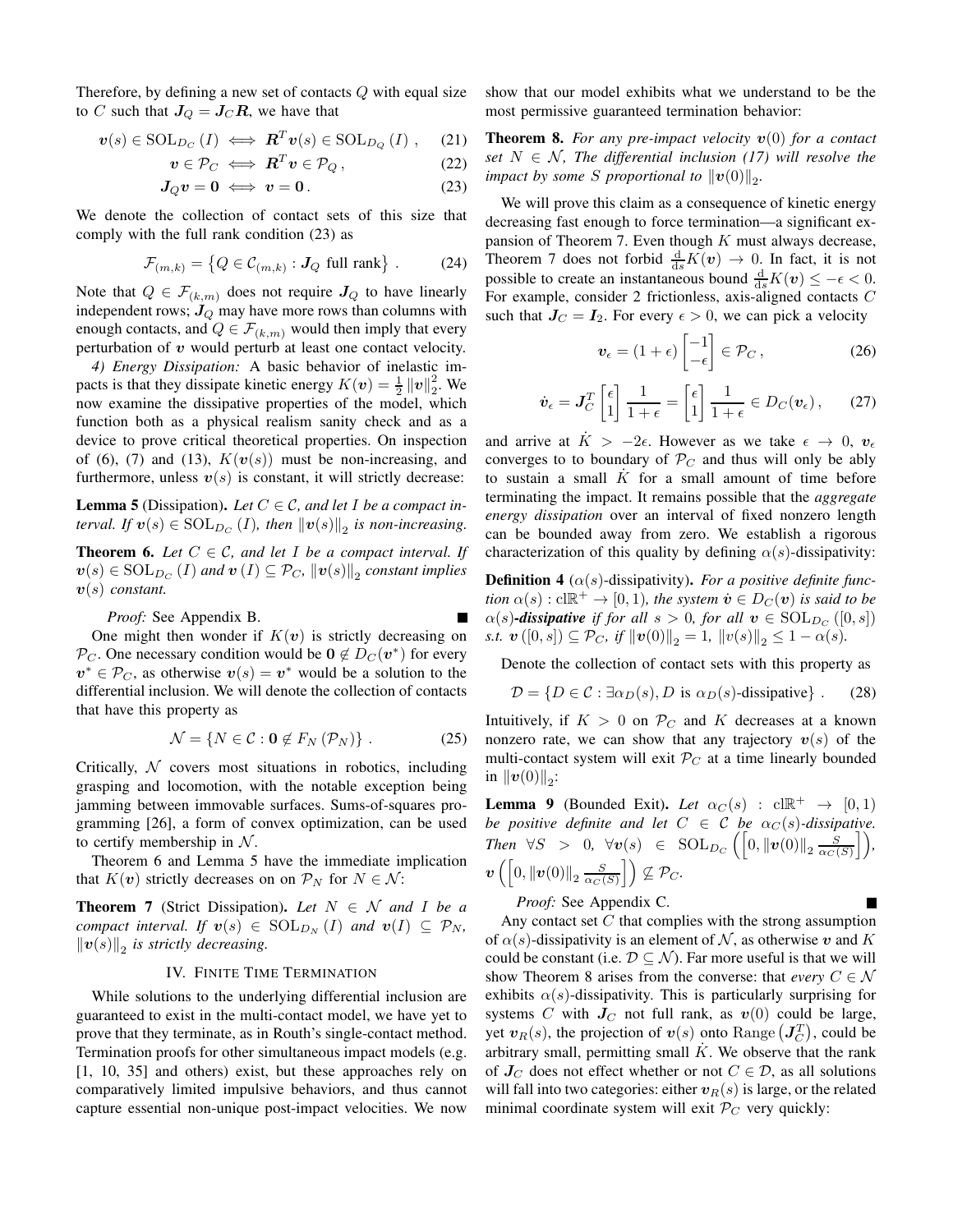**Theorem 10.**  $\forall m > 0, m \geq k \geq 0, \ N \cap \mathcal{F}_{(m,k)} \subseteq \mathcal{D} \implies$  $\mathcal{N} \cap \mathcal{C}_{(m,k)} \subseteq \mathcal{D}$ 

Proof: See Appendix D.

Finally, we prove the primary claim of this work. Intuitively, if there exists  $C \in \mathcal{N}$  that is not  $\alpha(s)$ -dissipative, then one could construct a sequence of convergent solutions to  $\dot{v} \in D_C$ that dissipate arbitrarily small amounts of energy. Therefore their limit, also a solution to  $\dot{v} \in D_C$  as the solution set is closed, dissipates no energy—leading to a contradiction with Theorem 7. This argument will be used in an inductive manner, incrementing the size of the contact sets:

**Theorem 11** (Dissipation Inductive Step). Assume  $\mathcal{N} \cap$  $\mathcal{C}_{(m',k')} \subseteq \mathcal{D}$  for all  $m' \geq k' \geq 0$  with  $k' < k$  or  $k' = k$ and  $m' < m$ . Then  $\mathcal{N} \cap C_{(m,k)} \subseteq \mathcal{D}$ .

*Proof:* Suppose not. Then by Theorem 10, there is a set of contacts  $C \in \mathcal{N} \cap \mathcal{F}_{(m,k)}, S > 0$ , and a corresponding sequence of solutions  $(v^{j}(s))_{i\in\mathbb{N}}$ ,  $v^{j}(s) \in \text{SOL}_{D_C}([0, S])$ , all starting with velocity magnitude 1  $(\Vert v^j(0) \Vert_2 = 1)$  and never exiting  $P_C$ . We must also have that each dissipates less energy than the last:  $||v^j(s)||_2 > 1 - \frac{1}{i}$ . As  $D_C$  is uniformly bounded,  $v^j$  are unformly bounded and equicontinuous. By Theorem 1 and Lemma 3, we may assume that  $\exists v^{\infty}(s) \in \text{SOL}_{D_C}([0, S])$ such that  $v^j \stackrel{u}{\rightarrow} v^{\infty}$ . Therefore  $||v^{\infty}(s)||_2 = 1$  for all s and by Theorem 6  $v^{\infty}$  is constant. As  $C \in \mathcal{N}$ , by Theorem 7,  $v^{\infty}$  is not an element of  $\mathcal{P}_C$  (i.e.,  $J_{n,C}v^{\infty} \ge 0$ ). As  $J_C$  is full rank,  $J_C v^{\infty} \neq 0$ . Let  $\lambda_C^j(s)$  be the corresponding force vector for each  $v^j(s)$ .

Case 1: One contact has strictly deactivated ( $\exists c \in C$ ,  $J_{n,c}v^{\infty} > 0$ ). But then as  $v^j \stackrel{u}{\rightarrow} v^{\infty}$ , by taking a subsequence starting from sufficiently high  $j$  we may assume that  $c$  never activates  $(\forall j, t, J_{n,c} v^j(s) > 0)$ , and therefore at least one of the other contacts is always active  $(\mathbf{v}^j([0, S]) \subseteq \mathcal{P}_{C \setminus \{c\}})$ . But then only the forces from  $C \setminus \{c\}$  determine  $\dot{v}^j$ , and thus  $v^j \in SOL_{D_{C \setminus \{c\}}([0, S])}$ . As removing a contact shrinks the set of possible forces to apply  $(F_{C \setminus \{c\}} \subseteq F_C)$ ,  $C \setminus \{c\} \in \mathcal{N}$ and contains  $m-1$  contacts. Then by assumption, for some  $\alpha(s)$ ,  $C \setminus \{c\}$  is  $\alpha(s)$ -dissipative. But  $||\boldsymbol{v}^{j}(s)||_{2} \to 1$ . Contradiction!

Case At  $2:$ least one contact always  $(\textit{\textbf{J}}_{t,C}\textit{\textbf{v}}^{\infty}\neq\textbf{0},\textit{\textbf{J}}_{n,C}\textit{\textbf{v}}^{\infty}=\textbf{0}).$ slides Let  $W$  $\{w \in C : ||J_{t,w}v^{\infty}||_{2} > 0\} \neq \emptyset$  be the set of contacts that slide for velocity  $v^{\infty}$ . Then as Unit is u.s.c.,  $\forall w \in W$ , Unit  $(J_{t,w}v^j) \stackrel{u}{\rightarrow}$  Unit  $(J_{t,w}v^{\infty})$  (i.e. convergence of the velocity to  $v^{\infty}$  implies convergence of the direction of sliding on each contact in  $W$ ). Therefore WLOG by taking a subsequence starting from sufficiently high  $j$  we may assume  $\forall w \in W$ ,  $\exists d_{1,w}, d_{2,w}, d_{3,w}$  sufficiently close to  $-\mu_w J_{t,w} v^{\infty}$ and associated new contacts  $\bar{w}_1, \bar{w}_2, \bar{w}_3$  such that

$$
\mathbf{J}_{n,\bar{w}_i} = \mathbf{J}_{n,w} + \mathbf{d}_{i,w}^T \mathbf{J}_{t,w},\tag{29}
$$

$$
J_{n,\bar{w}_i}v^j(s) < 0,\tag{30}
$$

$$
\boldsymbol{J}_w^T \boldsymbol{\lambda}_w^j(s) \in \boldsymbol{\lambda}_{n,w}^j(s) \text{co}\left(\bigcup_i \{\boldsymbol{J}_{n,\bar{w}_i}\}\right) a.e.,\qquad(31)
$$



Fig. 5: Conversion of a frictional contact into three frictionless contacts. As  $j \to \infty$ , we can contain  $\lambda_{t,w}^j$  in an arbitrarily small neighborhood around  $-\mu_w \lambda_{n,w}^j \tilde{J}_{t,w} v^{\tilde{\infty}}$ . We pick the neighborhood to be a small triangle with vertices  $d_{i,w}$ , such that all  $\lambda_{t,w}^j$  lie in  $\lambda_{n,w}$ co  $(\{d_{1,w}, d_{2,w}, d_{3,w}\})$ , thus (31). If the triangle is small, each  $d_i$  will be nearly anti-parallel to  $J_{t,w}v^{\infty}$ , implying (30).

for  $i \in \{1,2,3\}$ . Denote  $\overline{W} = \bigcup_{i,w} \overline{w}_i$  and  $\overline{C} = (C \cup \overline{W}) \setminus \overline{W}$  $W.$  (30) and (31) in conjunction imply that, for velocities  $v^{j}(s) \approx v^{\infty}$ , each sliding frictional contact pushes mostly in one direction. Furthermore, the associated frictional force can be generated by three frictionless contacts tilted away from the sliding direction  $(v^j \in SOL_{D_{\tilde{C}}}([0, S]))$  which never deactivate  $(v^j([0, S]) \subseteq \mathcal{P}_{\overline{C}})$ . Figure 5 illustrates this construction. As  $C$  has strictly fewer frictional contacts than C and is not  $\alpha(s)$ -dissipative  $(\Vert v^j(s) \Vert_2 \to 1)$ , by assumption we must have that  $C \notin \mathcal{N}$ . By definition of  $\mathcal N$  there must exist some penetrating velocity  $v \in \mathcal{P}_{\bar{C}}$  such that  $0 \in F_{\bar{C}}(v)$ is a permissible net force. We therefore must be able to find individual contact forces  $\lambda_{n,\bar{c}} f_{\bar{c}}$  with  $\lambda_{n,\bar{c}} \geq 0$  and  $f_{\bar{c}} \in F_{\bar{c}}(v)$  for each contact  $\bar{c} \in C$  such that  $\sum_{\bar{c} \in \bar{C}} \lambda_{n,\bar{C}} = 1$ and  $\sum_{\bar{c}\in\bar{C}}\lambda_{n,\bar{c}}f_{\bar{c}}=0$ . As no combination of the original contacts C can create zero net force alone, one of the  $\bar{w} \in W$ must strictly activate  $(\lambda_{n,\bar{w}}f_{\bar{w}}\neq 0)$ . By construction of W and  $\overline{W}$  and the assumption of Case 2, we have  $J_{C\setminus W}v^{\infty} = 0$ , and thus  $f_{\bar{c}}^T \mathbf{v}^{\infty} = 0$  for each  $\bar{c} \in C \setminus W$  and  $f_{\bar{w}}^T \mathbf{v}^{\infty} < 0$ for each  $\bar{w} \in \bar{W}$ . Thus  $\sum_{\bar{c} \in \bar{C}} \lambda_{n,\bar{c}} f_{\bar{c}}^T v^{\infty} < 0$ . But then  $\sum_{\bar{c}\in\bar{C}} \lambda_{n,\bar{c}} f_{\bar{c}} \neq 0$ . Contradiction!

We are now ready to prove the main result of this section. *Proof of Theorem 8:* We will reach the claim by showing  $\mathcal{N} = \mathcal{D}$ .  $\mathcal{N} \supseteq \mathcal{D}$  trivially. Any  $C \in \mathcal{F}_{(1,0)}$  is of the form

$$
D_C(\mathbf{v}) = \begin{cases} \{0\} & \mathcal{A}_C = \{j\mathbf{v} > 0\} \\ \{j\} & \mathcal{P}_C = \{j\mathbf{v} < 0\} \\ \text{co}(\{0, j\}) & j\mathbf{v} = 0 \end{cases}
$$
(32)

with  $v, j \in \mathbb{R}, j \neq 0$ . Such a system is  $\alpha_C$ -dissipative with

$$
\alpha_C(s) = \min\left\{ \|j\| \, t, \frac{1}{2} \right\}.
$$
\n(33)

 $\mathcal{C}_{(1,0)} \subseteq \mathcal{D}$  by Theorem 10.  $\mathcal{N} \subseteq \mathcal{D}$  follows from nested induction on  $(m, k)$  via Theorem 11. Therefore,  $\mathcal{N} = \mathcal{D}$ .

# V. CONCLUSION

Non-unique behavior is a pervasive complexity that is present in both real-world robotic systems and common mod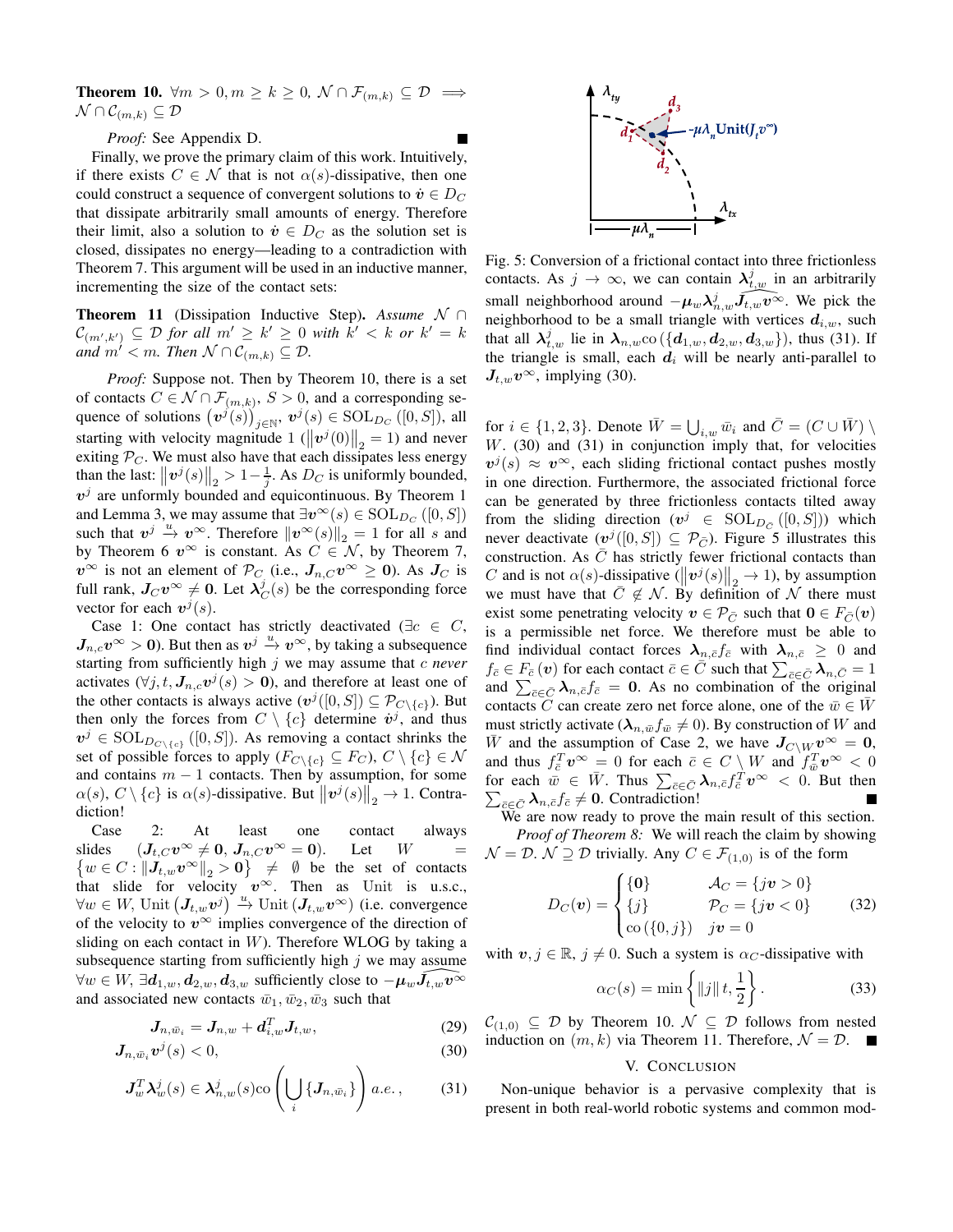els capturing frictional impacts between rigid bodies—and thus accurate incorporation of such phenomena is an essential component of robust planning, control, and estimation algorithms. Our model presents a state-of-the-art theoretical foundation for the capture of this behavior, because despite the high versatility of allowing impacts to resolve at arbitrary relative rates, it is guaranteed to terminate in finite time under far more modest conditions than shown for previous models.

The logical progression from these theoretical results is to develop a numerical scheme to generate the post-impact velocity set. Constructing approximate solutions to the differential inclusion poses significant challenges associated with discontinuities in  $\dot{v}$ . While simple Euler schemes will converge to the true solution set [2], the convergence rate is unknown, and simulation time and therefore computational complexity would scale linearly with the scale of  $||v_||_2$  given Theorem 8. Tools from time-stepping schemes (e.g.  $[1, 37]$ ) may circumvent these issues. Another strategy is to precompute a formula for the entire post-impact set as a function of  $v_$ . Sums-of-squares programming presents potential for construction of an outer approximation.

Future generalizations of the model include elastic impacts using Poisson restitution; resolution of Painlevé's Paradox; and a full rigid body dynamics model that has continuous solutions through impact.

#### APPENDIX

# A. Proof of Lemma 2

Let  $R$  be a matrix with columns that constitute an orthogonal basis of Range  $(J_c^T)$ . By equivalence of norms there exists  $\epsilon > 0$  such that

$$
\left\|\bm{J}_{n,c}\bm{v}\right\|_{1}+\left\|\bm{J}_{t,c}\bm{v}\right\|_{2}\geq\epsilon\left\|\bm{R}^{T}\bm{v}\right\|_{2}.\tag{34}
$$

Pick  $S = (\epsilon \min(\mu_c, 1))^{-1}$ . Let  $V(s) = ||R^T v(s)||_2^2$ . Assume  $\bm{v}(s) \in \mathcal{P}_c$  for  $s < s^* = ||\bm{R}^T \bm{v}(0)||_2 S \le ||\bm{v}(0)||_2 S$ .

$$
\dot{V} = 2\dot{v}^T \boldsymbol{R} \boldsymbol{R}^T \boldsymbol{v} \,, \tag{35}
$$

$$
\in 2\left(\boldsymbol{J}_{n,c}-\boldsymbol{\mu}_c\text{Unit}\left(\boldsymbol{J}_{t,c}\boldsymbol{v}\right)^T\boldsymbol{J}_{t,c}\right)\boldsymbol{R}\boldsymbol{R}^T\boldsymbol{v}\,,\qquad(36)
$$

$$
= -2\left\|J_{n,c}v\right\|_{1} - 2\mu_{c}\left\|J_{t,c}v\right\|_{2}, \qquad (37)
$$

$$
\leq -2\epsilon \min\left(\boldsymbol{\mu}_c, 1\right) \sqrt{V},\tag{38}
$$

on  $[0,s^*]$  and thus  $V\left(s^*\right)\leq \left(\sqrt{V(0)}-\epsilon\min\left(\mu_c,1\right)s^*\right)^2=0.$  Therefore  $\textit{\textbf{J}}_{n,c}\textit{\textbf{v}}\left(s^*\right)=0.$ 

# B. Proof of Theorem 6

Let  $v(s) \in \text{SOL}_{D_C}(I)$  with  $v(s)$  non-constant. Let  $\lambda_C(s)$ be the associated vector of force variables. As  $v(s)$  is continuous, we may select  $s^* \in \text{int } I$  such that  $\forall \delta > 0$ ,  $v(s)$  is non-constant on  $[s^*, s^* + \delta]$ . Let  $A = \{a \in S : J_{n,a}v(s^*) \leq 0\}$ be the set of active contacts at  $s = s^*$ . Let B the the largest subset of A such that  $J_{n,B}v = 0$  and  $J_{t,B}v = 0$ . As v is continuous,  $\exists \delta_{\epsilon} > 0$  and  $\epsilon > 0$  such that  $\forall s \in [s^*, s^* + \delta_{\epsilon}] \subseteq I$ ,

- $\bullet$   $J_{n.C \setminus A}v(s) > \epsilon$
- $J_{n,c}v(s) < -\epsilon$  for  $c \in A \setminus B$  frictionless

• 
$$
J_{n,c}v(s) < -\epsilon
$$
 or  $||J_{t,c}v(s)||_2 > \frac{1}{\mu_i} \epsilon$  for  $c \in A \setminus B$  frictional.

Therefore no new contacts activate before  $s^* + \delta_{\epsilon}$ , and

$$
\mathbf{v}(s) = \mathbf{v}(s^*) + \mathbf{J}_C^T \mathbf{\Lambda}_C(s^*, s) = \mathbf{v}(s^*) + \mathbf{J}_A^T \mathbf{\Lambda}_A(s^*, s), \tag{39}
$$

on  $[s^*, s^* + \delta_\epsilon]$ . Select one such s with  $v(s) \neq v(s^*)$ . By Lemma 5,

$$
0 \ge \frac{1}{2} ||\boldsymbol{v}(s)||_2^2 - \frac{1}{2} ||\boldsymbol{v}(s^*)||_2^2 , \qquad (40)
$$

$$
= \boldsymbol{v}(s^*)^T \left( \boldsymbol{v}(s) - \boldsymbol{v}(s^*) \right) + \frac{1}{2} \left\| \boldsymbol{v}(s) - \boldsymbol{v}(s^*) \right\|_2^2, \qquad (41)
$$

$$
= \left(\mathbf{J}_{A\setminus B}v(s^*)\right)^T \mathbf{\Lambda}_{A\setminus B}(s^*,t) + \frac{1}{2} \left\|v(s) - v(s^*)\right\|_2^2. \tag{42}
$$

Therefore, we must have  $\|\mathbf{\Lambda}_{A\setminus B}(s^*,t)\|_1 > 0$ . Finally,

$$
K(\boldsymbol{v}(s)) = K(\boldsymbol{v}(s^*)) + \int_{s^*}^{s} (\boldsymbol{J}_c \boldsymbol{v}(\tau))^T \boldsymbol{\lambda}_c(\tau) d\tau, \qquad (43)
$$

$$
\leq K(\boldsymbol{v}(s^*)) - \epsilon ||\Lambda_{A \setminus S}(s^*, s)||_1 , \qquad (44)
$$

$$
K(\mathbf{v}(s^*))\,. \tag{45}
$$

Therefore  $||v||_2$  is non-constant.

 $\lt$ 

# C. Proof of Lemma 9

Assume WLOG by Lemma 4 that  $||\boldsymbol{v}(0)||_2 = 1$  and that  $\boldsymbol{v}(s) \in \mathcal{P}_C$  on  $0 \le s < \frac{S}{\alpha_C(S)}$ . As C is  $\alpha_C(s)$ -dissipative,  $\exists s_1 \in [0, S]$  such that  $||\boldsymbol{v}(s_1)||_2 \le 1 - \alpha_C(S)$ . A sequence  $(s_k)_{k \in \mathbb{N}}$  can be iteratively constructed by Lemma 4 such that

•  $s_k \in [s_{k-1}, s_{k-1} + S(1 - \alpha_C(S))^{k-1}] \subseteq [0, \frac{S}{\alpha_C(S)}]$ <br>•  $\|\mathbf{v}(s_k)\|_2 \leq (1 - \alpha_C(S)) \|\mathbf{v}(s_{k-1})\|_2 \leq (1 - \alpha_C(S))^k$ 

Therefore  $\exists s_{\infty} \in \left[0, \frac{S}{\alpha_C(S)}\right]$  with  $s_n \to s_{\infty}$  and by continuity of  $v, v(s_{\infty}) = 0 \notin \mathcal{P}_C$ .

# D. Proof of Theorem 10

Let  $C \in \mathcal{N} \cap \mathcal{C}_{(m,k)}$ . Let **R** and **N** be matrices with columns that constitute orthogonal bases of Range  $(J_C^T)$  and Null  $(J_C)$ , respectively. Therefore there exists contact set Q of size  $(m, k)$  and a positive definite function  $\alpha_Q(s)$  such that  $J_Q = J_C R$  is full column rank,  $\mathcal{P}_Q = R^T \mathcal{P}_C$ , and Q is  $\alpha_Q(s)$ -dissipative. Let  $s > 0$ ,  $v \in \text{SOL}_{D_C}([0, s])$ ,  $||v(0)||_2 =$ 1, and  $\mathbf{v}([0,s]) \subseteq \mathcal{P}_C$ . Decompose  $\mathbf{v}(s) = \mathbf{v}_R(s) +$  $\mathbf{v}_N(s) = \mathbf{R}\mathbf{R}^T \mathbf{v}(s) + \mathbf{N}\mathbf{N}^T \mathbf{v}(0)$ . We must have  $\mathbf{R}^T \mathbf{v} \in$  $SOL_{D_Q}([0, s])$ . Therefore as  $\mathbb{R}^T v([0, s]) \subseteq \mathbb{R}^T \mathcal{P}_C = \mathcal{P}_Q$ , by Lemma 9,  $s < ||R^T v(0)||_2 \frac{s}{\alpha O(s)}$ . Thus  $||v_R(0)||_2 >$  $\alpha_Q(s) ||\boldsymbol{v}(0)||_2$  and

$$
\|\mathbf{v}(s)\|_{2}^{2} = \|\mathbf{v}_{N}(s)\|_{2}^{2} + \|\mathbf{v}_{R}(s)\|_{2}^{2},\tag{46}
$$

$$
\leq ||\boldsymbol{v}_N(0)||_2^2 + (1 - \alpha_Q(s))^2 ||\boldsymbol{v}_R(0)||_2^2, \qquad (47)
$$
  

$$
< ||\boldsymbol{v}(0)||_2^2 - \alpha_Q(s) (1 - \alpha_Q(s)) ||\boldsymbol{v}_R(0)||_2^2, \qquad (48)
$$

$$
\leq \|v(0)\|_2^2 - \alpha_Q(s) (1 - \alpha_Q(s)) \|v_R(0)\|_2^2, \quad (48)
$$

$$
\leq 1 - \alpha_Q^3(s) \left(1 - \alpha_Q(s)\right). \tag{49}
$$

Therefore C is  $\left(1-\sqrt{1-\alpha_Q^3\left(1-\alpha_Q\right)}\right)$ -dissipative.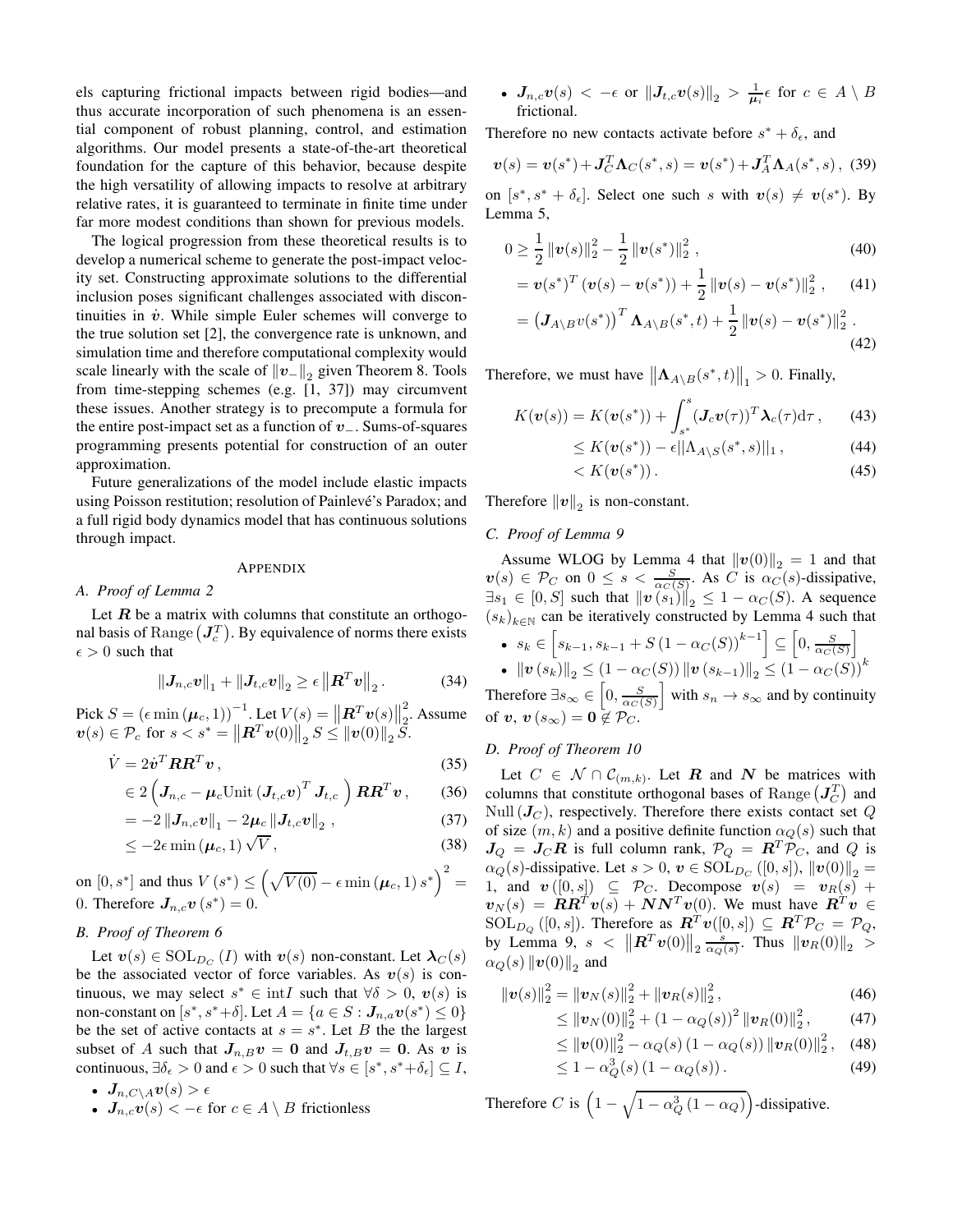# **REFERENCES**

- [1] M Anitescu and F A Potra. Formulating dynamic multi-rigid-body contact problems with friction as solvable linear complementarity problems. Nonlinear Dynamics, 14(3):231-247, 1997.
- [2] Jean-Pierre Aubin and Arrigo Cellina. Differential Inclusions: Set-Valued Maps and Viability Theory (Grundlehren Der Mathematischen Wissenschaften). Springer Verlag, 1984. ISBN 0387131051.
- [3] V Bhatt and J Koechling. Three-dimensional frictional rigid-body impact. Journal of Applied Mechanics, 62: 893, 1995.
- [4] B Brogliato. Nonsmooth mechanics: models, dynamics, and control. Springer Verlag, 1999.
- [5] Samuel A. Burden, S. Shankar Sastry, Daniel E. Koditschek, and Shai Revzen. Event-Selected Vector Field Discontinuities Yield Piecewise-Differentiable Flows. SIAM Journal on Applied Dynamical Systems, 15(2):1227-1267, jan 2016. ISSN 1536-0040. doi: 10.1137/15M1016588. URL http://epubs.siam.org/doi/ 10.1137/15M1016588.
- [6] A Chatterjee and A Ruina. A New Algebraic Rigid-Body Collision Law Based on Impulse Space Considerations. Journal of Applied Mechanics, 65(4): 939-951, 1998.
- [7] Nikhil Chavan-Dafle and Alberto Rodriguez. Stable Prehensile Pushing: In-Hand Manipulation with Alternating Sticking Contacts. oct 2017. URL http:// arxiv.org/abs/1710.11097.
- [8] Michael J Coleman, Anindya Chatterjee, and Andy Ruina. Motions of a Rimless Spoked Wheel: a Simple 3D System with Impacts. Dynamics and Stability of Systems, 12(3):139-160, 1997.
- [9] Erwin Coumans and Erwin. Bullet physics simulation. In ACM SIGGRAPH, page 1, New York, New York, USA, 2015. ACM Press. ISBN 9781450336345. doi: 10.1145/2776880.2792704. URL http://dl.acm.org/ citation.cfm?doid=2776880.2792704.
- [10] Evan Drumwright and Dylan A. Shell. Modeling Contact Friction and Joint Friction in Dynamic Robotic Simulation Using the Principle of Maximum Dissipation. pages 249–266. Springer, Berlin, Heidelberg, 2010. doi: 10.1007/978-3-642-17452-0\_15. URL http://link.springer.com/10.1007/ 978-3-642-17452-0\_15.
- [11] Kenny Erleben. Stable, Robust, and Versatile Multibody Dynamics Animation. Unpublished Ph. D. Thesis, University of Copenhagen, Copenhagen, 2004. URL http://image.diku.dk/kenny/download/erleben.05. thesis.pdf.
- [12] Nima Fazeli, Samuel Zapolsky, Evan Drumwright, and Alberto Rodriguez. Learning Data-Efficient Rigid-Body Contact Models: Case Study of Planar Impact. oct 2017. URL https://arxiv.org/abs/1710.05947.
- [13] Nima Fazeli, Samuel Zapolsky, Evan Drumwright, and

Alberto Rodriguez. Fundamental Limitations in Performance and Interpretability of Common Planar Rigid-Body Contact Models. 2017. URL https://arxiv. org/pdf/1710.04979.pdf.

- [14] Mathew Halm and Michael Posa. A Quasi-static Model and Simulation Approach for Pushing, Grasping, and Jamming. In To appear in the Workshop on the Algorithmic Foundations of Robotics (WAFR), 2018.
- [15] Francois Robert Hogan and Alberto Rodriguez. Feedback Control of the Pusher-Slider System: A Story of Hybrid and Underactuated Contact Dynamics. nov 2016. URL http://arxiv.org/abs/1611.08268.
- [16] Peter C. Horak and Jeff C. Trinkle. On the Similarities and Differences Among Contact Models in Robot Simulation. IEEE Robotics and Automation Letters, 4 (2):493-499, apr 2019. ISSN 2377-3766. doi: 10.1109/LRA.2019.2891085. URL https://ieeexplore. ieee.org/document/8603801/.
- [17] Yildirim Hurmuzlu and Dan B. Marghitu. Rigid Body Collisions of Planar Kinematic Chains With Multiple Contact Points. The International Journal of Robotics Research, 13(1):82-92, feb 1994. ISSN 0278-3649. doi: 10.1177/027836499401300106. URL http://journals. sagepub.com/doi/10.1177/027836499401300106.
- [18] A.P Ivanov. On multiple impact. Journal of Applied Mathematics and Mechanics, 59(6):887-902, jan 1995. ISSN 0021-8928. doi: 10.1016/0021-8928(95)00122-0. URL https://www.sciencedirect.com/science/article/pii/ 0021892895001220.
- [19] Yan-Bin Jia, Matthew T Mason, and Michael A Erdmann. Multiple impacts: A state transition diagram approach. The International Journal of Robotics Research, 32(1):84-114, jan 2013. ISSN 0278-3649. doi: 10.1177/0278364912461539. URL http://journals. sagepub.com/doi/10.1177/0278364912461539.
- [20] Yifeng Jiang and C. Karen Liu. Data-Augmented Contact Model for Rigid Body Simulation. mar 2018. URL https://arxiv.org/abs/1803.04019.
- [21] Aaron M Johnson, Samuel A Burden, and Daniel E Koditschek. A hybrid systems model for simple manipulation and self-manipulation systems. The International Journal of Robotics Research, 35(11): 1354-1392, sep 2016. ISSN 0278-3649. doi: 10.1177/0278364916639380. URL http://journals. sagepub.com/doi/10.1177/0278364916639380.
- [22] Danny M Kaufman, Shinjiro Sueda, Doug L James, and Dinesh K Pai. Staggered projections for frictional contact in multibody systems. In ACM Transactions on Graphics (TOG), volume 27, page 164. ACM, 2008.
- [23] Charles Kemp, Aaron Edsinger, and Eduardo Torres-Jara. Challenges for robot manipulation in human environments [Grand Challenges of Robotics]. IEEE Robotics & Automation Magazine, 14(1):20-29, mar 2007. ISSN 1070-9932. doi: 10.1109/MRA.2007.339604. URL http://ieeexplore.ieee.